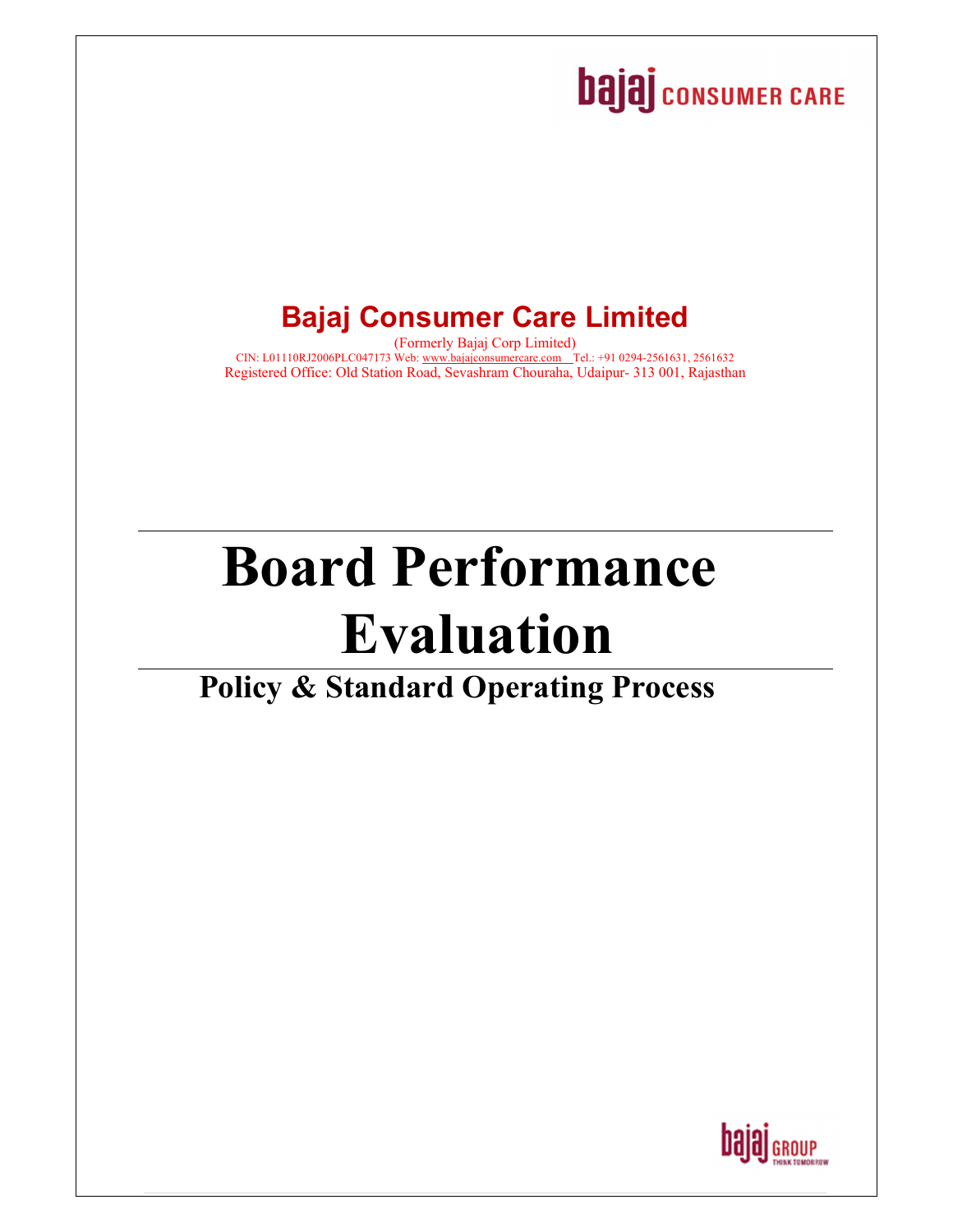### **Contents**

| 7. Procedure for Board Performance Evaluation of Managing Director and Whole-time Directors 3 |
|-----------------------------------------------------------------------------------------------|
|                                                                                               |
|                                                                                               |
|                                                                                               |
|                                                                                               |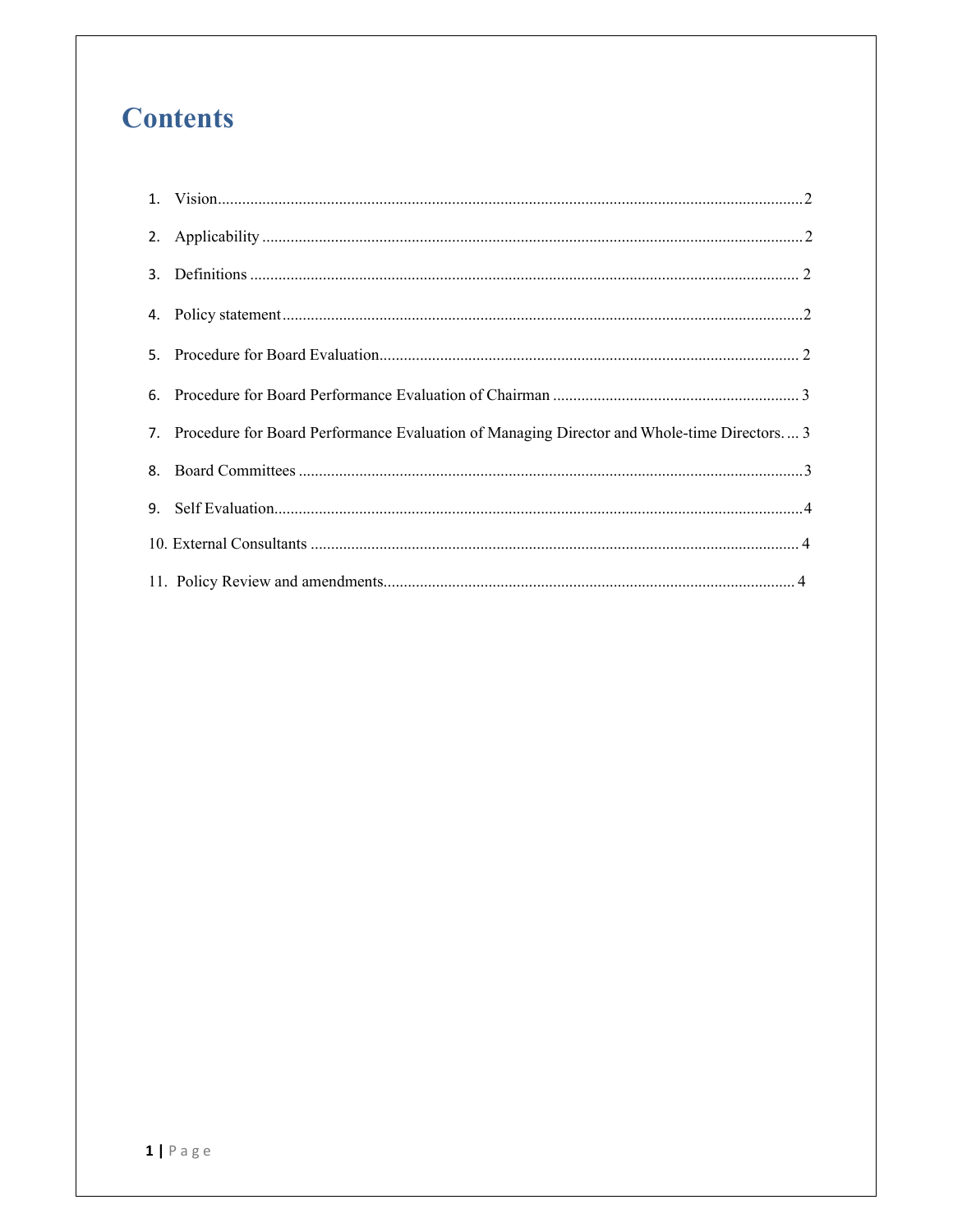#### **1. Vision**

The Company recognizes and embraces the benefits of having an annual review and enhance the quality of its performance of its Board.

#### **2. Applicability**

The Policy applies to the Board of Directors of the Company. It does not apply to diversity in relation to employees of the Company. This Policy is formulated pursuant to applicable provisions of SEBI (Listing Obligations and Disclosure Requirements) Regulations, 2015 and the Companies Act, 2013.

#### 3. **Definitions**

**"Act"** shall mean the Companies Act, 2013 and the rules made thereunder, as amended.

**"Board"** shall mean the board of directors of the Company.

**"Company"** shall mean Bajaj Consumer Care Limited.

**"Director"** shall mean a director of the Company, and includes an independent director of the Company.

**"Listing Regulations"** shall mean the Securities and Exchange Board of India (Listing Obligations and Disclosure Requirements) Regulations, 2015, as amended.

**"Nomination and Remuneration Committee"** shall mean the committee constituted or re-constituted by the Board, as the case may be, according to the provisions of Section 178 of the Act and the Listing Regulations.

#### **"Policy" shall mean this policy for the evaluation of the performance of the Board.**

#### **4. Policy Statement**

This Policy has been adopted for undertaking the following functions:

- (a) review the pre-determined role of the Board and individual Directors as set out in the Company's Memorandum and Articles of Association;
- (b) annually assess how well directors are discharging their responsibilities; collectively by assessing the Board's effectiveness; and individually by assessing the quality of a Director's contribution to general discussions, business proposals and governance responsibilities;
- (c) annually assess the performance of directors in discharging their responsibilities. This is achieved by collectively assessing the Board's effectiveness and by individually assessing the quality of a Director's contribution to general discussions, business proposals and governance responsibilities;
- (d) regularly evaluate the Directors' confidence in the integrity of the company, the quality of the discussions at Board meetings, the credibility of the reports and information they receive, the level of interpersonal cohesion between Board members and the degree of Board knowledge; and
- **2 |** P a g e (e) enable Board members, individually and collectively, to develop the key skills required to meet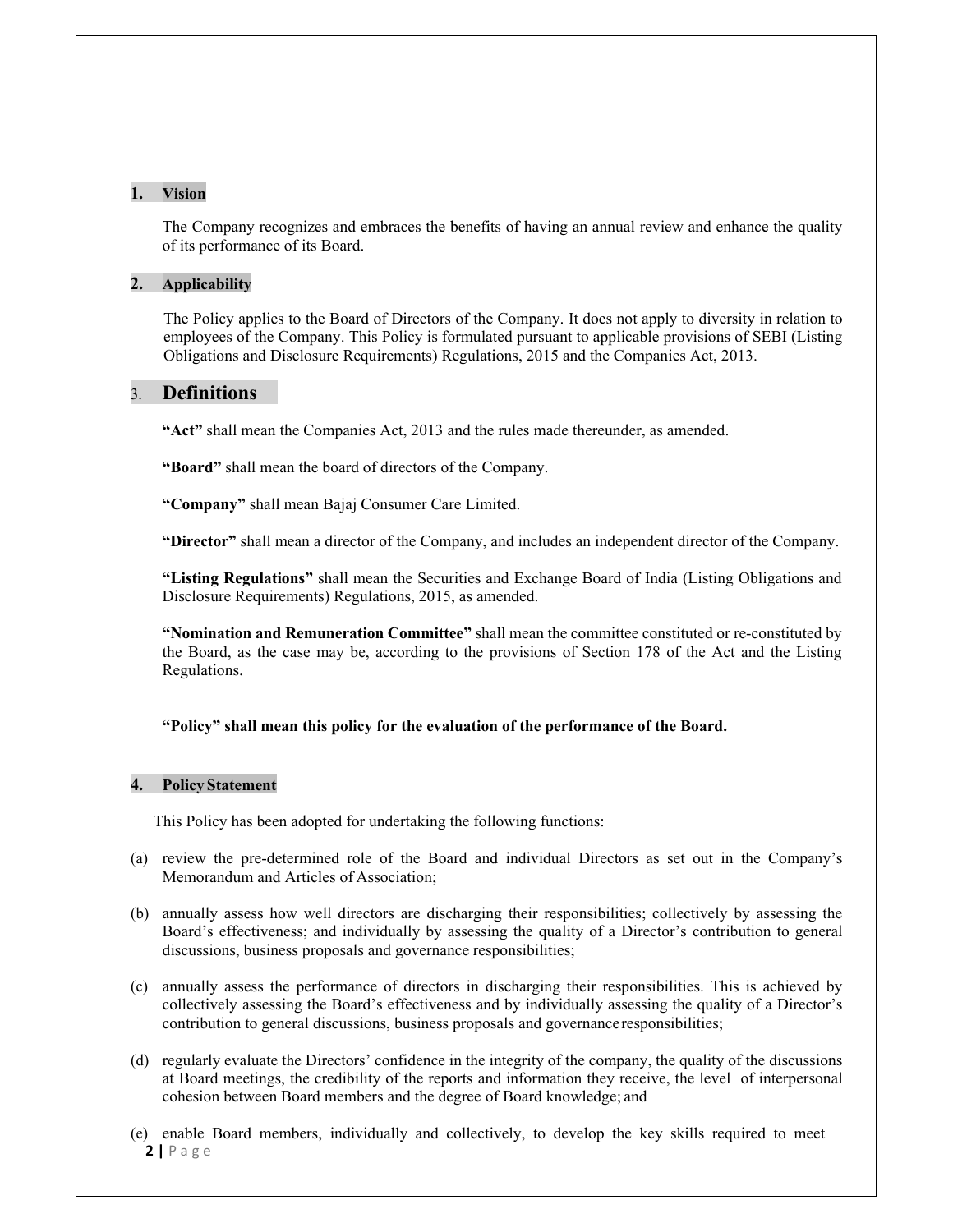foreseeable requirements with timely preparation, agreed strategies and appropriate development goals.

#### **5. Procedure for Board Performance Evaluation**

- (a) The Chairperson will meet with each director separately seeking input in relation to:
	- (i) the performance of the Board;
	- (ii) the performance of each Board Committee;
	- (iii) the performance of the Chairman;
	- (iv) the performance of the Managing Director; and Whole-time Directors
	- (v) their own performance.
- (b) Performance should be assessed quantitatively (and qualitatively, as appropriate) against criteria contained in the Directors' Appointment letter, strategic plans and the role / position description.
- (c) The Chairman will collate the input and provide an overview report for discussion by the Board.
- (d) The Board as a whole will discuss and analyse its own performance during the year including suggestions for change or improvement, as well as any skills, education or development required over the forthcoming year.

#### **6. Procedure for Board Performance Evaluation of Chairman**

The Chairman presents his or her performance objectives for the upcoming year to the non- executive directors for their approval. At the end of the year, the non-employee directors then meet privately to discuss the Chaiman's performance for the current year against his or her performance objectives.

#### **7. Procedure for Board Performance Evaluation of Managing Director and Whole-time Directors**

This policy is to ensure the Managing Director and key executives execute the Company's strategy through the efficient and effective implementation of the business objectives. In order to accomplish this:

- a) Each year the Board reviews the Company's strategy.
- b) Following such a review the Board sets the organisation performance objectives based on qualitative and quantitative measures.
- c) These objectives are reviewed to ensure they remain consistent with the Company's priorities and the changing nature of the Company's business.
- d) These objectives form part of the performance targets for the Managing Director.
- e) Performance against these objectives is reviewed annually by the Board and is reflected in the Managing Director's remuneration review.
- f) The Managing Director is responsible for assessing the performance of the key executives and a report is provided to the Remuneration Committee for review.

#### **8. Board Committees**

This policy is to ensure committees to which the Board has delegated responsibilities are performing efficiently and effectively in accordance with the duties and responsibilities set out in their terms of reference.